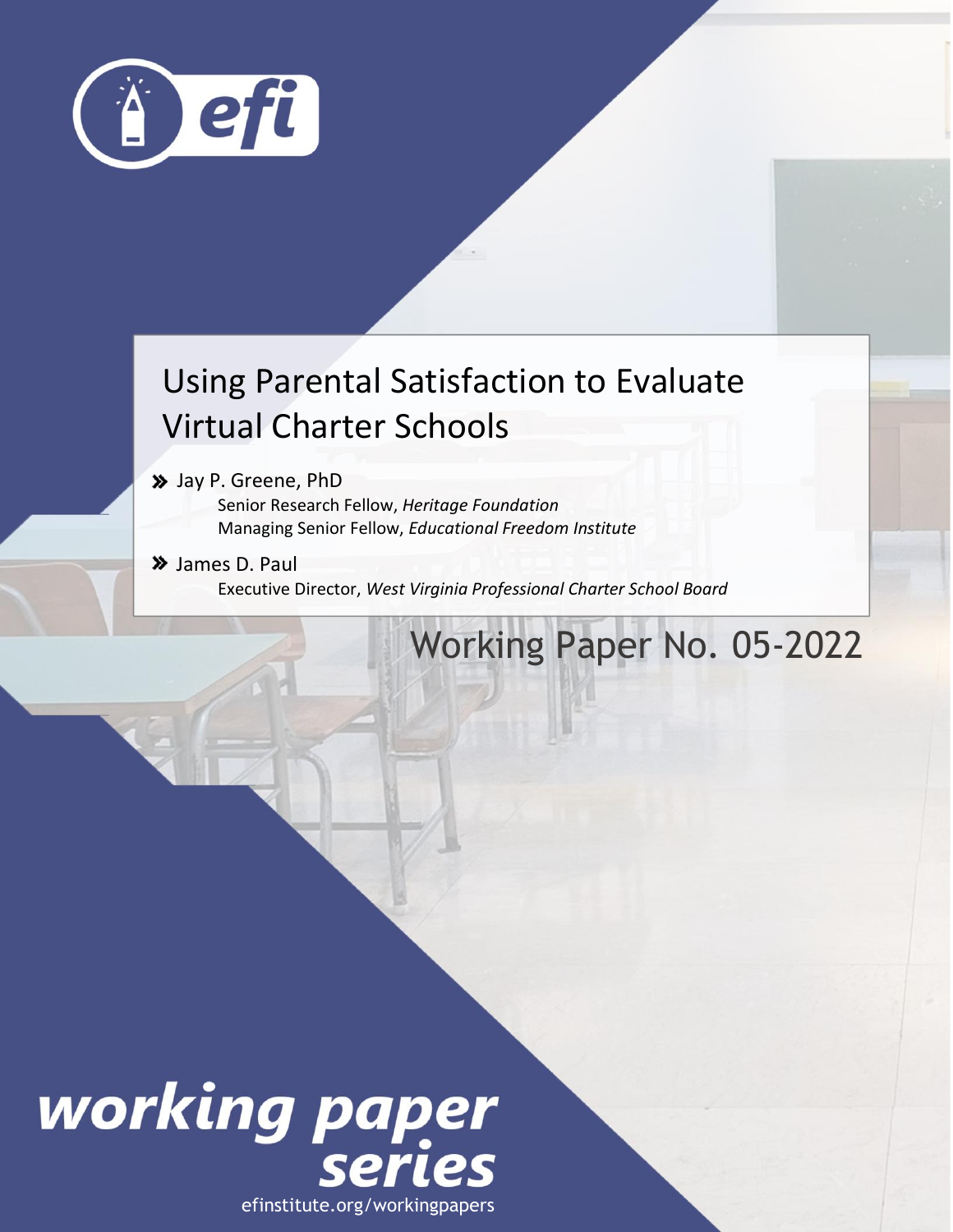### *Abstract*

There is no consensus regarding the optimal method for evaluating the effectiveness of schools. This paper argues that parental satisfaction is the best criteria for assessing educational success in the near-term, despite its limitations. Parental satisfaction has stronger predictive power for later life outcomes than do standardized test scores and is less subject to manipulation than are other measures. Using parental satisfaction to evaluate the success of a larger operator of virtual charter schools shows that those schools are achieving very positive results. These positive outcomes are reconciled with negative test score results produced by an earlier evaluation and put in perspective relative to the parental satisfaction effects of other school choice programs.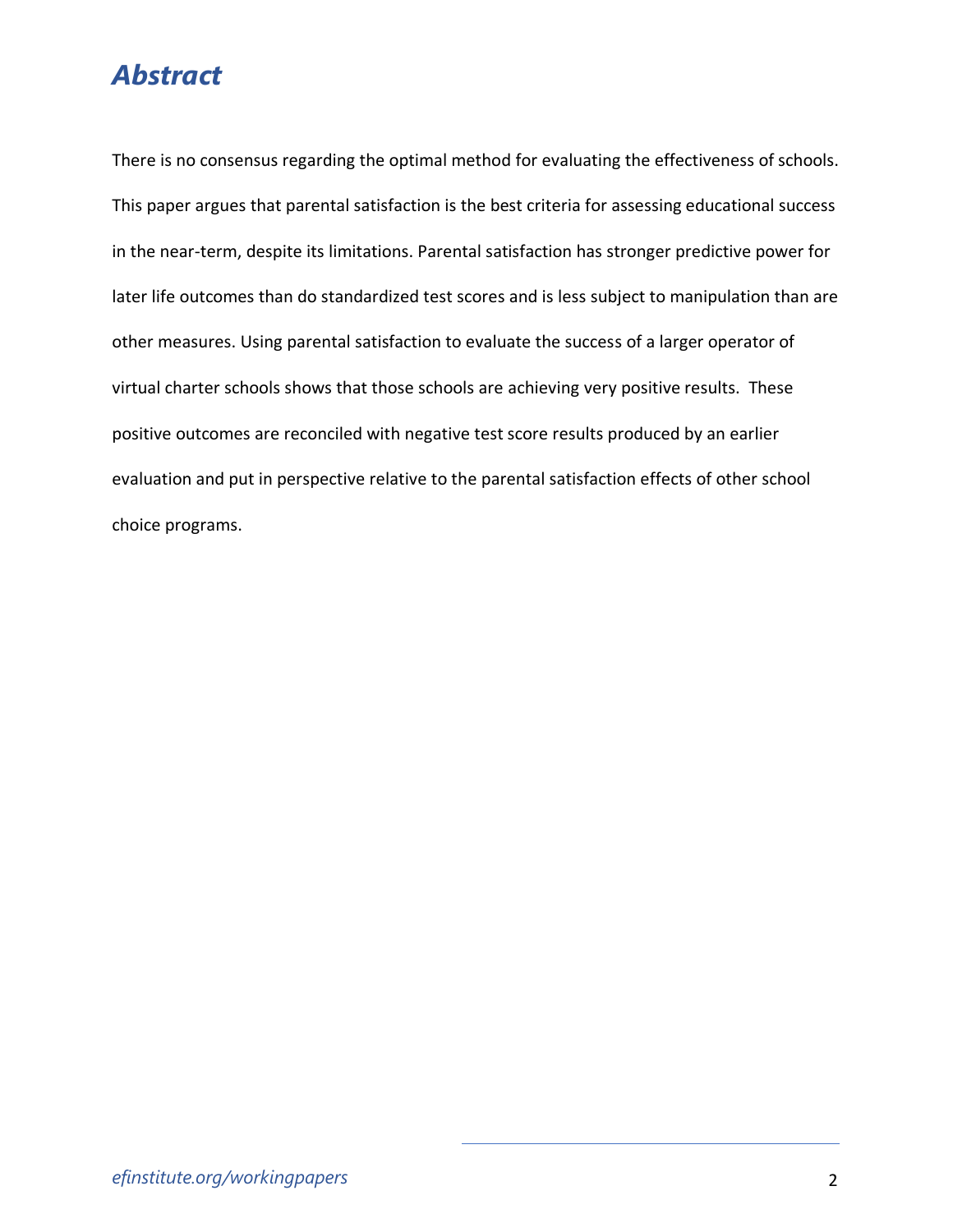There is no consensus on the best way to evaluate educational effectiveness because there are legitimate disagreements about the primary purposes of education. In this paper, we argue that parental satisfaction is the optimal method for evaluating educational success. Using this approach, we examine virtual charter schools operated by Stride K12 and find that, on average, they are producing positive outcomes.

### *The Case for Focusing on Parental Satisfaction*

Relying on parental satisfaction to evaluate educational outcomes is similar to Winston [Churchill's views on democracy](https://www.bartleby.com/73/417.html) – parental satisfaction may be the worst criteria except for all the other criteria that have been tried.

We acknowledge the shortcomings of appealing to parental satisfaction to assess educational quality. Parents may not have a strong basis for comparison when they report their satisfaction. Parents may have preferences that do not align with those of taxpayers or others who may have an interest in educational outcomes. Parents may have little or low-quality information about the education their children are receiving.

Given the challenges with asking parents to assess educational quality, why do we nonetheless think it yields useful information? First, education should be understood as an extension of parenting. Education is just one of many things that parents pursue for their children to prepare them for adult life. If parents are primarily entrusted with raising their children, then their views on services that assist in this effort should be given priority. Second, parents are wellpositioned to collect and assess information about their own children's education. In most cases, no adult knows children as well as their parents, so the information collected by parents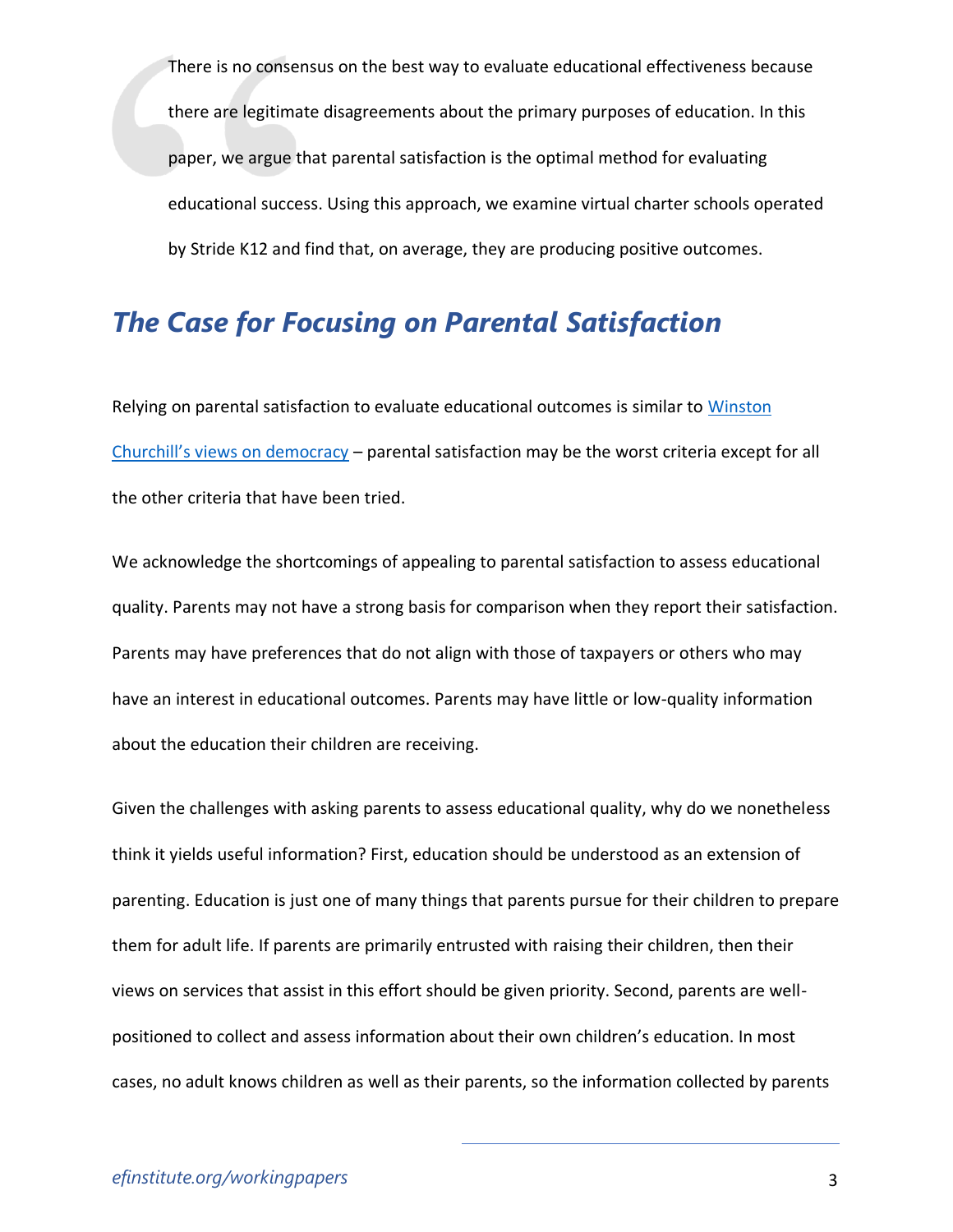is most likely to completely and accurately capture each child's unique situation. Third, in most cases, parents are more motivated than anyone else to ensure their children succeed, even if parents do not have technical expertise in education policy.

The advantages of parental satisfaction as an indicator of educational quality is not merely a theoretical argument; it can and has been demonstrated empirically. Specifically, there is a large and growing research literature finding that parental preference is a stronger predictor of later-life outcomes for children than are other measures, like standardized test scores. For example, a [recent study by Diether W. Beuermann and C. Kirabo Jackson](https://works.bepress.com/c_kirabo_jackson/37/) examines the education system in Barbados, where schools use test score cut-offs to determine which students gain admission. The cut-offs create a discontinuity allowing for rigorous causal identification of whether students who barely gain admission to a desired school have different outcomes than those with barely lower prior test scores who are denied admission.

The authors find that future test score gains are no greater for students who were admitted to the schools their parents preferred compared to similar students who were not admitted. For boys, there are some signs that the effect on test score gains may actually be negative. But when they look at longer-term outcomes, including educational attainment, employment, and earnings, they find significant benefits for students who were admitted to the schools the parents preferred. These positive effects were driven mostly by gains for girls. When the authors explore explanations for these gains, they find a significant reduction in teen motherhood for girls admitted to preferred schools, which contributed to their educational attainment, later employment, and earnings. Both boys and girls also experienced significant long-term health benefits as measured by a healthy BMI, regular exercise, and dental check-ups if they gained admission to the schools their parents preferred. The researchers conclude: "This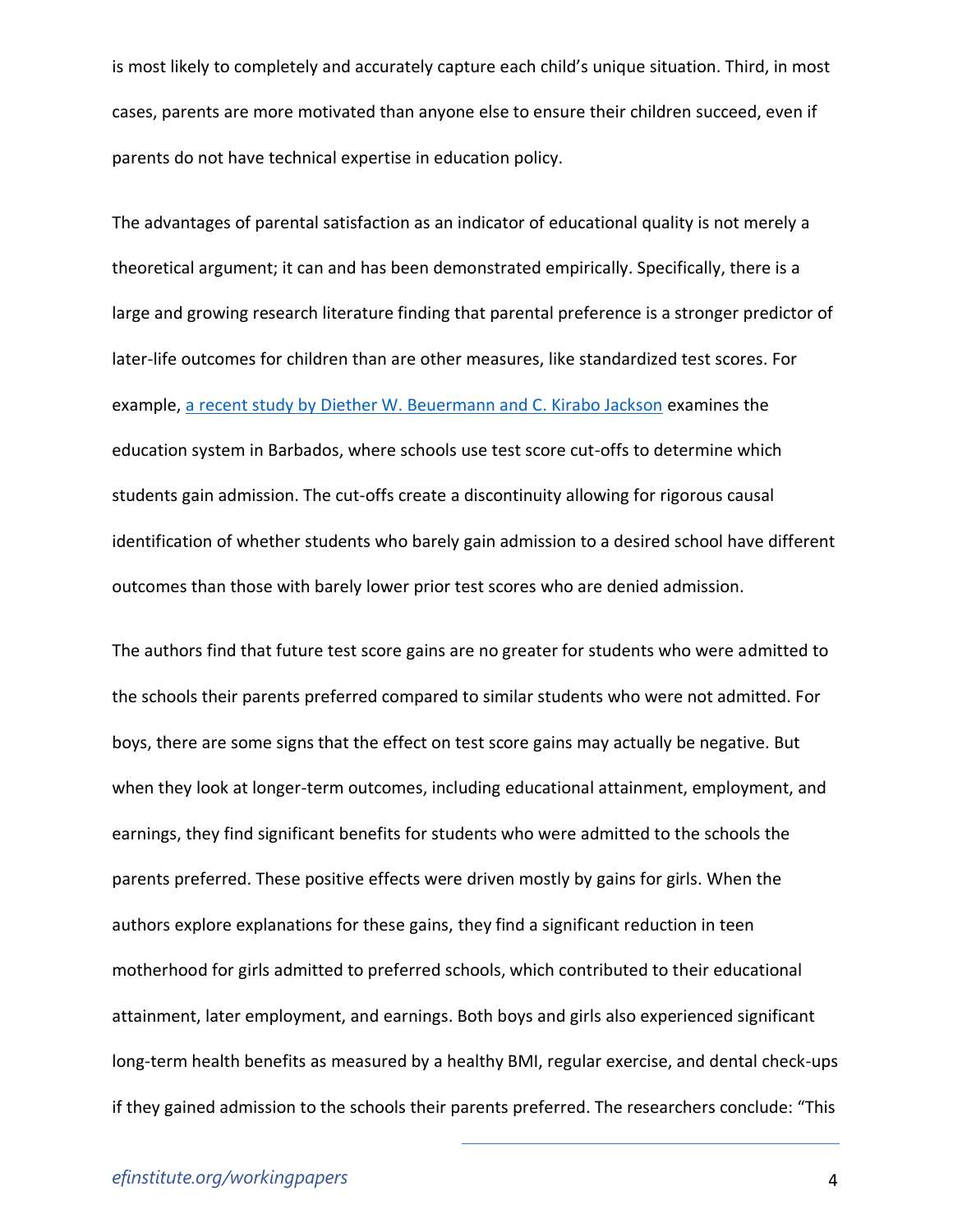suggests that preferred schools may promote productive habits and attitudes that are not measured by test scores but contribute to overall well-being. This may represent a significant, previously undocumented, return to school quality."

In other words, parents were able to detect important aspects of school quality that welltrained experts—guided by test scores—could not. Those experts would conclude that the schools that parents prefer cannot improve student outcomes because test scores do not rise when students get into the school their parents want. But parents are better arbiters of school quality than experts focused on test scores. Parents prefer schools that improve meaningful, long-term outcomes. Specifically, parents can choose schools that are more effective in developing character, making the students less likely to get pregnant as teens and more likely to be engaged in positive health behaviors. For boys, this may not make a big difference in the labor market (although it does not harm those outcomes), but for girls, these character and health improvements seem to drive higher educational attainment, employment, and earnings.

The Beuermann and Jackson study is consistent with a long line of research that finds a disconnect between short-term test score outcomes and long-term life outcomes, as described in a recent [meta-analysis by Collin Hitt, Michael Q. McShane, and Patrick J. Wolf.](https://www.aei.org/wp-content/uploads/2018/04/Do-Impacts-on-Test-Scores-Even-Matter.pdf?x91208) They reviewed all rigorous studies of school choice programs that provided results on both near-term test scores as well as later-life outcomes, such as graduating high school, attending college, and completing a four-year college degree. If test scores are a reliable indicator of later-life outcomes, then the direction and statistical significance of the results for these results within the same studies should be consistent.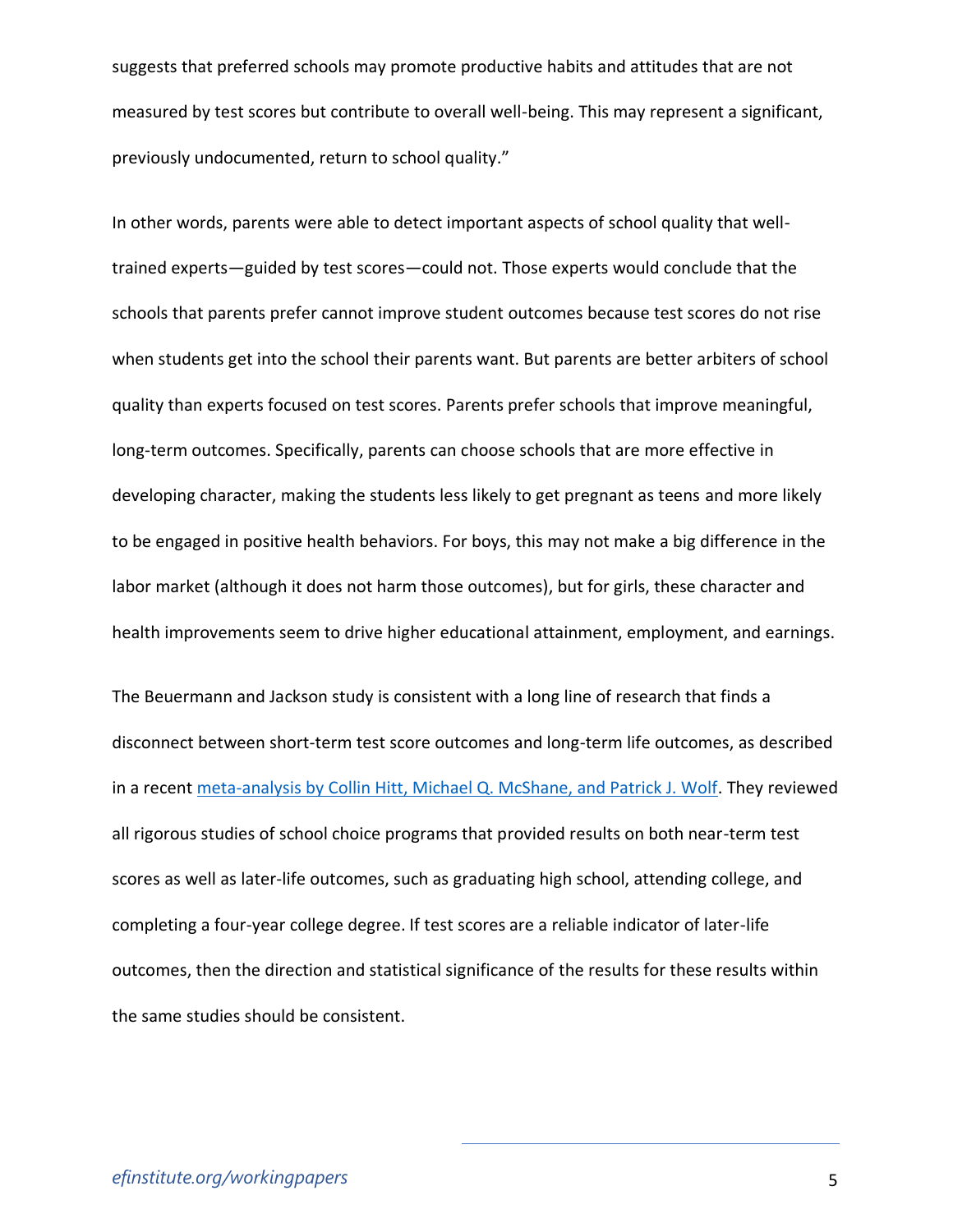The researchers found only a weak relationship between rigorously identified changes in test scores and later outcomes. Importantly, if we focus on studies that yield negative effects of choice schools on test scores, most of the time those schools generate positive results for later life outcomes. Of the ten analyses showing negative point estimates for English Language Arts (ELA), eight produced positive effects on high school graduation outcomes. Four of the six studies with negative ELA estimates had positive effects on college attendance. And three of the five studies with both ELA and college completion information had negative results for ELA but positive results for getting a college degree.

The same pattern exists when looking at math test outcomes. Of the seven studies showing negative estimated effects from schools of choice on math test scores, six also find positive effects on high school graduation rates. And three studies showed positive results for college attendance and completion among the four that also yielded negative math outcomes.<sup>i</sup>

In a clear majority of cases, schools of choice that were shown by rigorous research to yield negative point estimates on test scores also generated positive point estimates on graduating high school as well as on attending and completing college. That is, in a majority of these cases, parents were better predictors of long-term life outcomes than experts would have been if they relied on negative test results. Parental satisfaction is a more reliable indicator of long-term outcomes than are expert decisions based on standardized tests.

Keep in mind that the meta-analysis by Hitt and colleagues is based on rigorously identified effects of how schools *change* student test performance as well as later life outcomes. No state accountability system or charter authorizer is relying upon similarly rigorous estimated effects of how schools affect outcomes. For the most part, state accountability systems and charter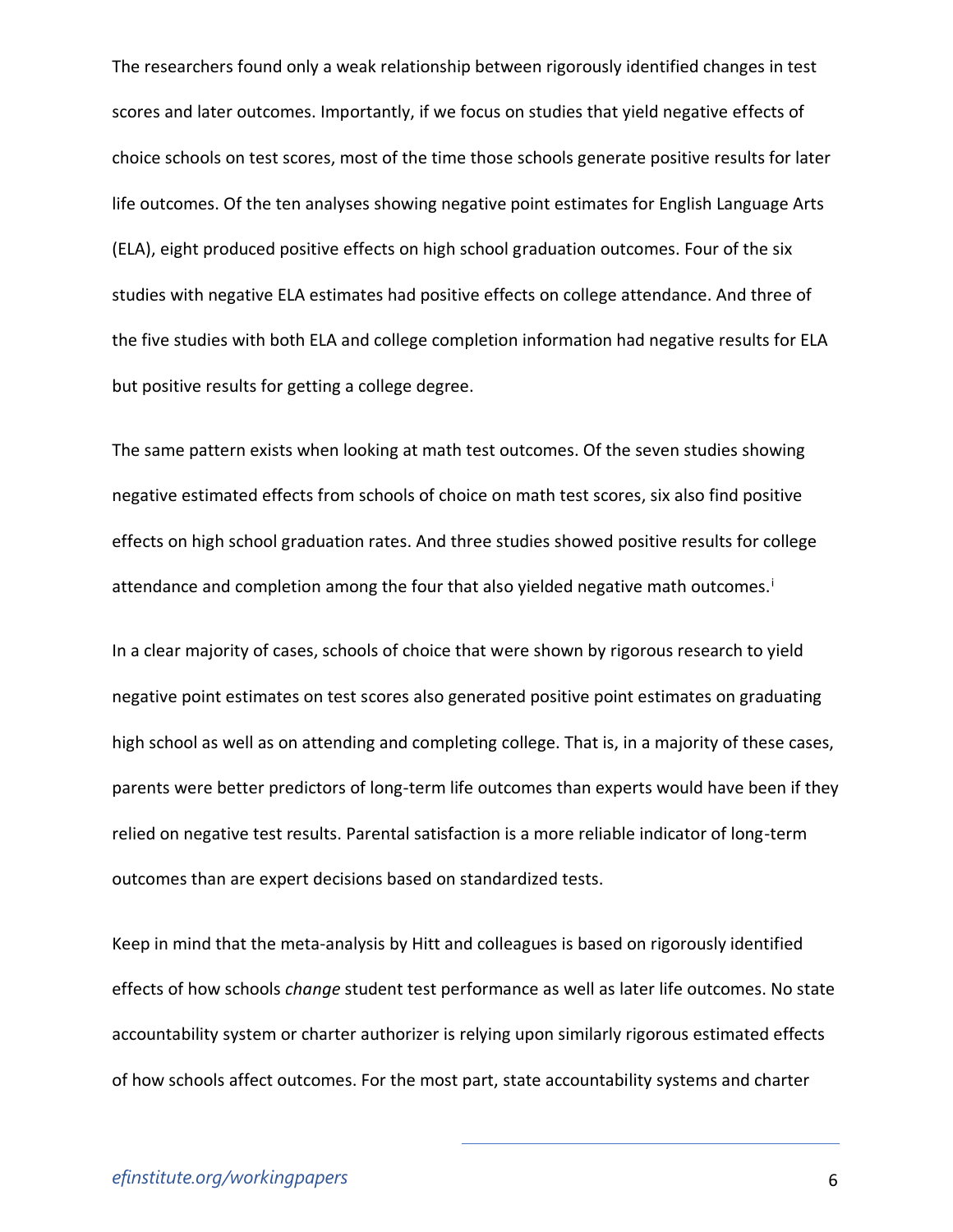#### authorizers examine the *level* of student test scores. [As Josh Angrist and his colleagues](https://blueprintlabs.mit.edu/research/race-and-the-mismeasure-of-school-quality/)

[convincingly demonstrate,](https://blueprintlabs.mit.edu/research/race-and-the-mismeasure-of-school-quality/) student test score level reveal more about the demographics of a school than the quality of a school. That is, the type of test score information on which state accountability systems and charter authorizers rely is systematically biased against schools that serve students with higher concentrations of students from disadvantaged backgrounds. This provides perverse incentives to schools to avoid serving disadvantaged students, if they can, or to focus narrowly on maximizing test score performance to the detriment of other goals – both of which exacerbate inequities in education.

Even on the rare occasion when state accountability systems and charter authorizers consider test score growth, they cannot identify causal effects of schools on achievement. State accountability officials and charter authorizers make decisions on information that is significantly lower quality than the test score outcomes found in rigorous research, but parental satisfaction is a better predictor than even the higher quality test score information generated in rigorous research.

Other measures have been proposed and are occasionally used to assess K-12 school quality, such as attendance, disciplinary infractions, socio-emotional tests, and high school graduation. Unfortunately, each of these measures is subject to manipulation by the schools if it becomes part of how they are evaluated. Attendance can be misreported, or large investments can be made in truancy officers to round up students who learn little in the schools they are forced to attend. Disciplinary infractions can be reduced on paper if schools simply overlook misbehavior and fail to punish infractions. Social-emotional measures are mostly based on self-reported answers to surveys on which students can be guided to give desirable responses. High school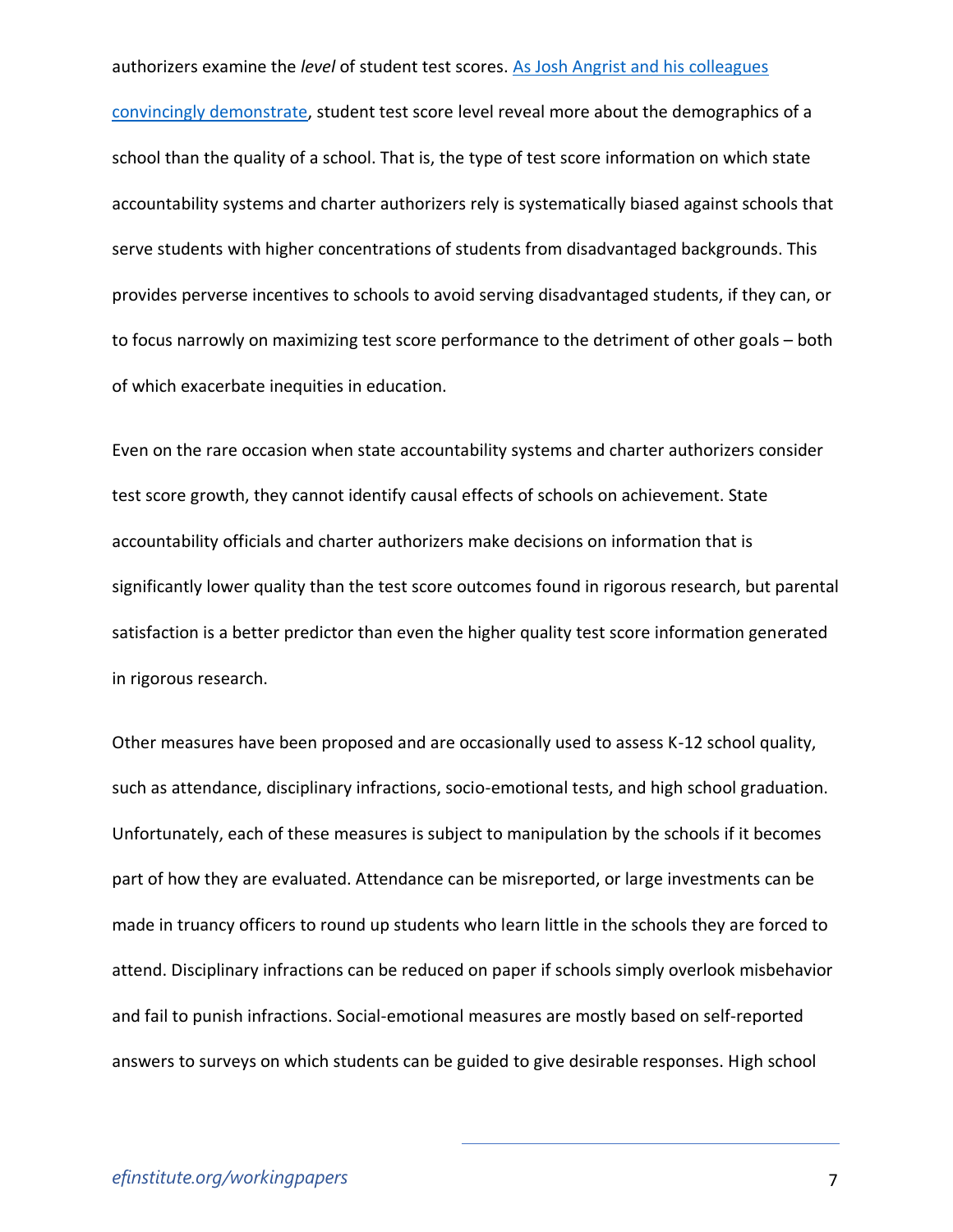graduation rates have been repeatedly misreported by schools and can be rendered meaningless through lowered graduation requirements and credit recovery programs.

Parental satisfaction is nearly impossible for schools to manipulate. Parents do not report their satisfaction while physically standing in school buildings under the watchful eyes of the educators who give them grades. Parents also have no incentive to misreport their satisfaction. Finally, parental satisfaction incorporates all the other measures of school quality to yield a single, summative assessment. Parents typically have information on their children's grades and standardized test results. They have direct knowledge about how their children behave and whether they attend school regularly. They have contextual knowledge to assess whether their own children are on track to graduate and thrive. All of these indicators, appropriately discounted by parental impressions of their reliability, contribute to parent satisfaction with the quality of an education.

## *Parental Satisfaction Outcomes for Stride K12 Virtual Charter Schools*

Parental satisfaction is the best way to measure school quality because it is the strongest predictor of later-life outcomes, is not easily subject to manipulation, and is the most likely to incorporate multiple factors . Accordingly, we focus upon parental satisfaction outcomes to assess the success of Stride K12's virtual charter schools. We find overwhelmingly positive outcomes.

We examined results of a survey Stride K12 administered to parents of students enrolled in their virtual charter schools in October of 2021. Stride K12 delivered the survey to 77,392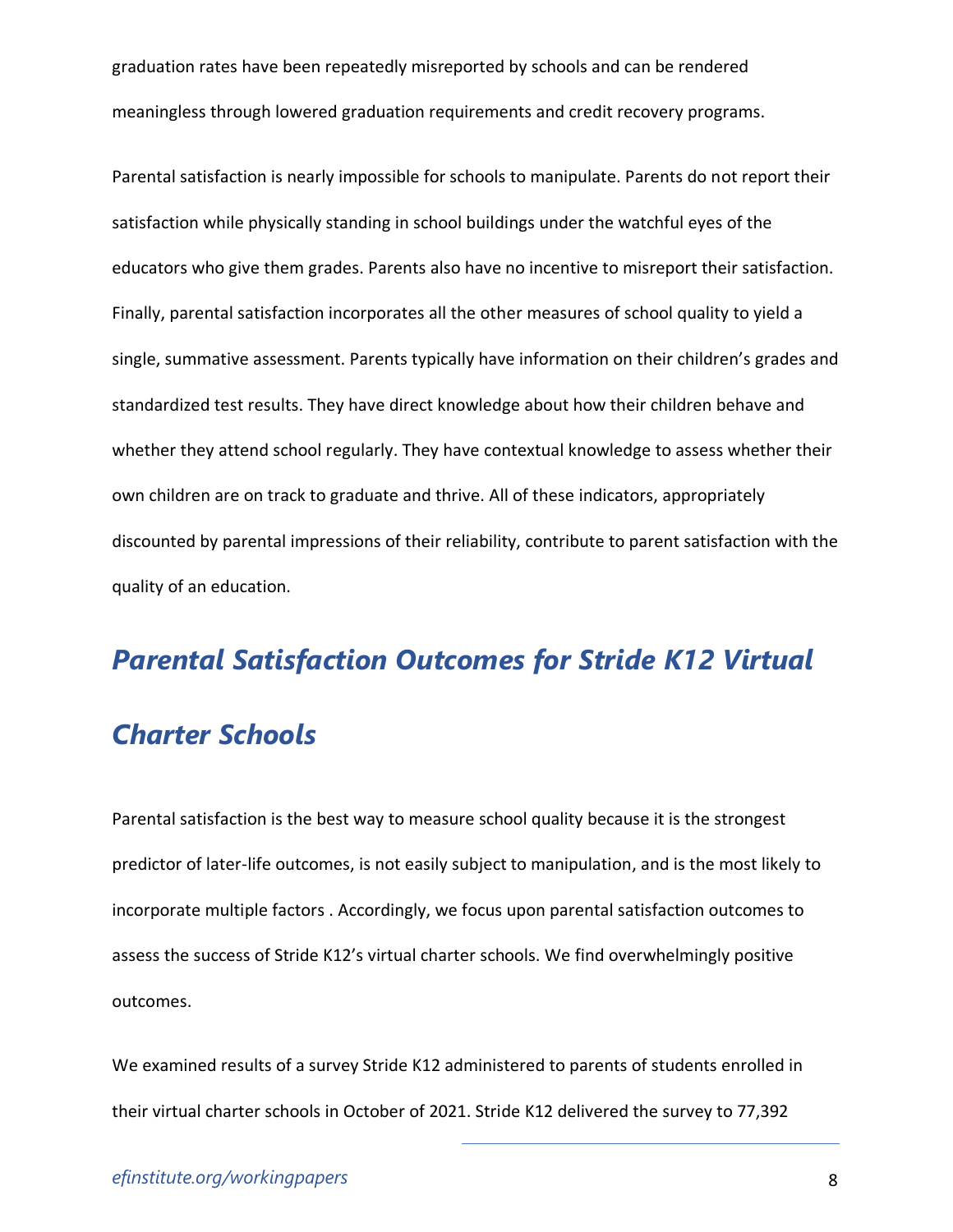parents, and 7,799 answered at least some questions. This yields a 10.0 percent response rate, which is fairly high for an emailed survey. Because the survey instrument included dozens of questions, however, some of the respondents failed to answer every question, resulting in 5,402 completed surveys. Even using this more conservative number of completed surveys yields a 7.0 percent response rate, which is still [respectable for an emailed survey.](https://delighted.com/blog/average-survey-response-rate#:~:text=So%2C%20what%20is%20a%20good,rate%20is%2050%25%20or%20higher.) To the extent that non-response might bias our results, it is likely to depress satisfaction responses because the most unsatisfied parents are more motivated to provide feedback than most content parents.

When parents are asked "Overall, how satisfied are you with your child's current school?" the vast majority give positive responses. In response to this question, 92.9 percent of parents at Stride K12 virtual charter schools report being completely or somewhat satisfied, 4.5 percent report being completely or somewhat dissatisfied, and 2.6 percent report being neither satisfied nor dissatisfied. (See Figure 1).

When these same parents are asked about "the school your child attended before enrolling in a school managed by K-12," the answers are much more negative. Fewer than half (41.6%) said that they were completely or somewhat satisfied with their child's prior school. A greater proportion (46.7%) said that they were completely or somewhat dissatisfied with that prior school. And 11.7% reported being neither satisfied nor dissatisfied. (See Figure 2).

Wanting their children to be safer is clearly an important driver of this higher level of satisfaction in virtual charter schools. Parents were asked about the extent to which they agreed or disagreed with the following statement: "My child feels safer at his or her current school compared to the previous school." More than three-quarters of respondents (75.4%)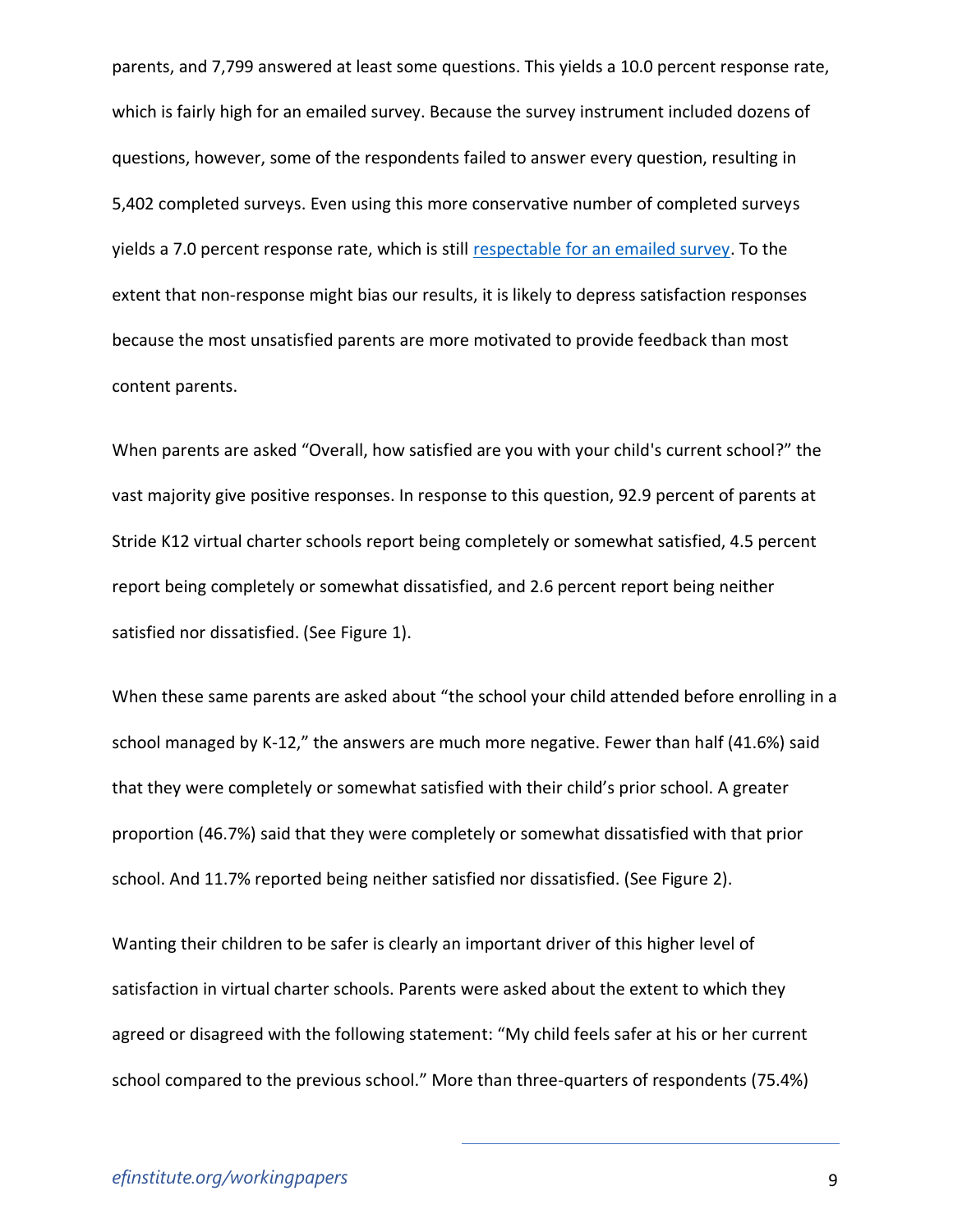somewhat or strongly agreed that their child is safer at their current Strike/K-12 virtual charter school than their previous school. Only 2.1% disagreed, and 22.5% said that they felt neutral about the safety comparison. (See Figure 3).

The concern about school safety is almost certainly related to bullying problems that families reported in their prior school. Almost half (48.2%) of parents agreed or strongly agreed with the statement: "Bullying was a problem at my previous school." Only 29.9% disagreed with the remainder not offering an opinion. (See Figure 4) By contrast, 90.4% of parents say that their child is never or almost never bullied in their current school. (See Figure 5).

In addition to a greater sense of safety, parents emphasize how much more engaged and motivated to learn their children are in a Stride K12 virtual charter than in their prior school. An overwhelming majority (70.1%) of parents report that their child is "more engaged than at the previous school," while only 5% report that their child is less engaged. (See Figure 6).

Perhaps because of higher level of engagement, most parents (57.9%) say that their child is more "motivated to graduate" than they were at the prior school. Only 6.9% say that their child is less motivated to graduate now that they are in a Stride K12 virtual charter school. (See Figure 7). The clear majority of parents (62.1%) also agree that "my child gives more effort at the current school compared to the previous school." Less than a tenth of parents (9.3%) disagree with this statement. (See Figure 8).

Parents may chalk up these improvements in motivation to their observation that "Instruction moves at a more appropriate pace for my child compared to the previous school." When asked about whether they agreed with this statement about the pace of instruction, 69.1% of the parents agreed compared to 7.2% expressing disagreement. (See Figure 9).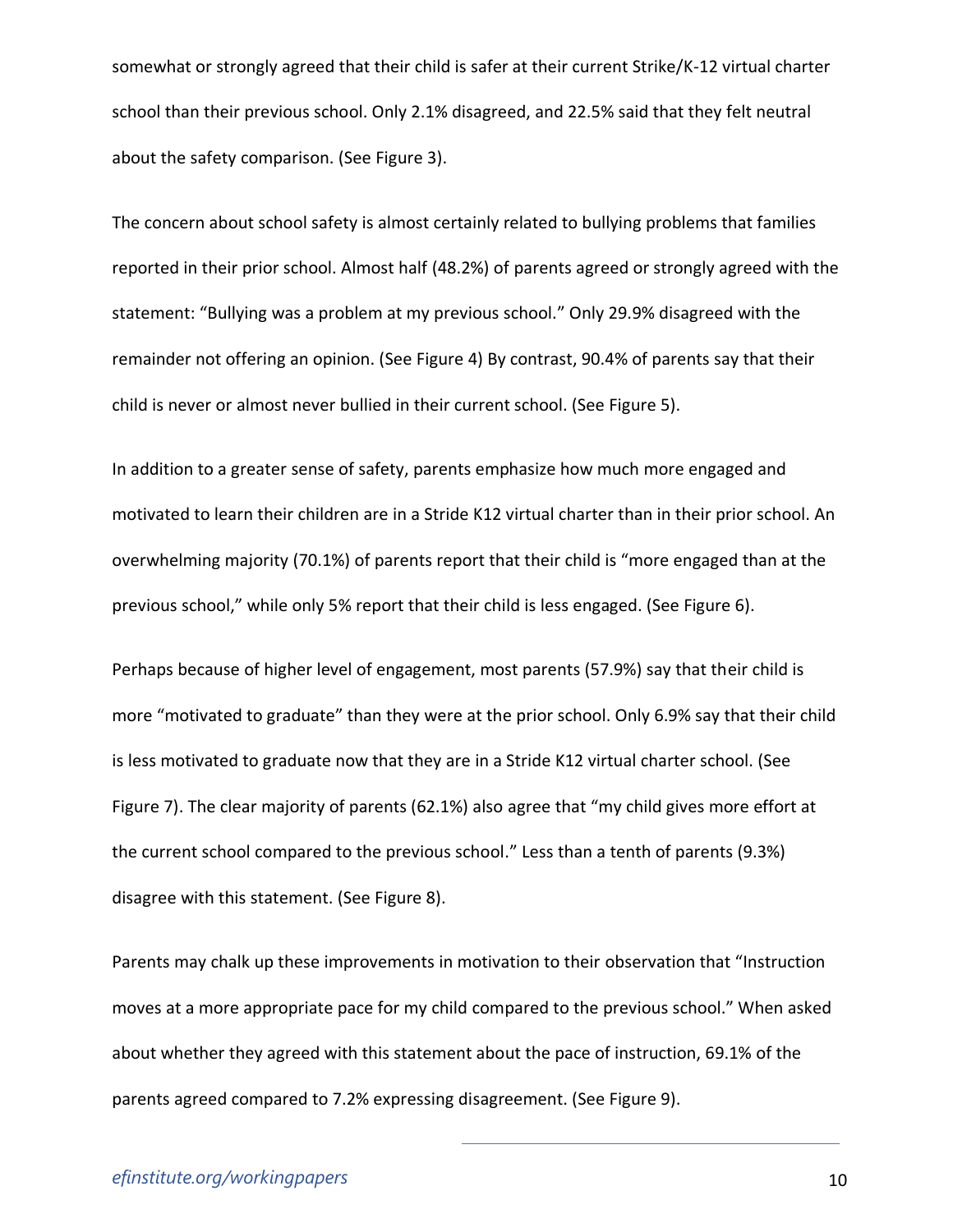When parents were asked about the biggest concern they had prior to enrolling their child in virtual schooling, the most common answer was "lack of socialization" (33.7%). No other concern was more commonly expressed than the response that parents had "no concerns" (23.9%). (See Figure 10). Consistent with unease about socialization, more parents (37.7%) reported that their child has fewer "close friends at his or her current school compared to the previous school" than the proportion who report the opposite (19.9%). (See Figure 11). But it appears that parents were not particularly troubled by the change in the number of friends since most (52.7%) also reported that their biggest concern about virtual schooling "went away." Perhaps some of the friends at the prior school were part of the problem and the smaller number at the virtual charter were sufficient. (See Figure 12).

In general, most parents (54.8%) agree that their current Stride K12 virtual charter school "has a better school culture than the previous school." Only 7.7% disagreed that the school culture is better. (See Figure 13). The result is that most parents (62.1%) report that their "child is more excited to start the day compared to the previous school." Only 9.3% disagree with that statement. (See Figure 14).

# *Reconciling Stride K12 Parental Satisfaction Results with CREDO Test Results*

While these parental satisfaction findings suggest positive outcomes for Stride K12 virtual charter schools, a [commonly cited analysis](https://credo.stanford.edu/wp-content/uploads/2021/08/online_charter_study_final.pdf) by a research organization called CREDO suggests that students who enroll in online charter schools have much lower test scores than peers in traditional public schools . How can these dramatically different findings be reconciled?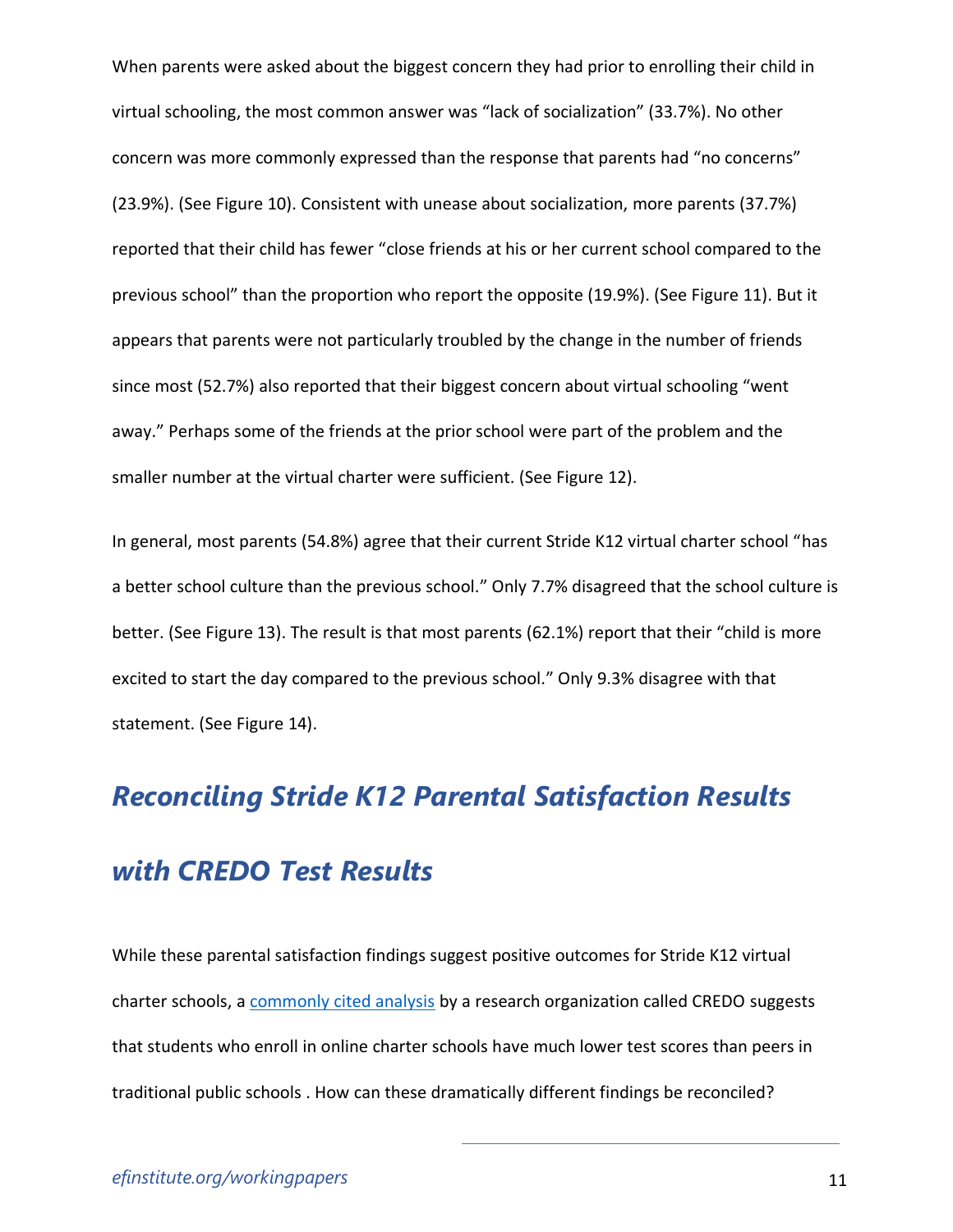It is unlikely that Stride K12 schools have significantly different test score results from those found for all online charter schools. Stride K12 has a large share of the virtual charter market and does not appear to be operating in ways that are notably different from other providers in that sector. If CREDO's negative test score results are valid, they would likely apply to Stride K12 virtual charter schools as much as other online charters.

It is also unlikely that CREDO's negative test score results can be reconciled with positive parental assessments by appealing to the disconnect between test scores and later life outcomes documented earlier in this paper. The CREDO findings—that online charter schools are associated with a loss of 72 days of learning in reading and 180 days of learning in math are orders of magnitude more negative than other research that finds a disconnect between test score growth and later-life outcomes.

These estimates of lost days of learning are derived from standard deviation effects sizes—a loss of .10 standard deviations for reading and .25 for math. A loss of 180 days of learning would be the equivalent of an entire academic year, which would mean that students in online charter schools literally learned nothing in an entire year. It strains credibility to claim that a negative effects size of .25 standard deviations corresponds to a complete halt in learning.

Even if we just focus on the negative results reported as effects sizes rather than the harder to believe conversion of those effects into lost days of learning, we are still left with the puzzle of how to reconcile those results with the positive parental satisfaction findings. The most likely explanation for the discrepancy is that CREDO's research methodology is strongly biased toward finding negative test score results.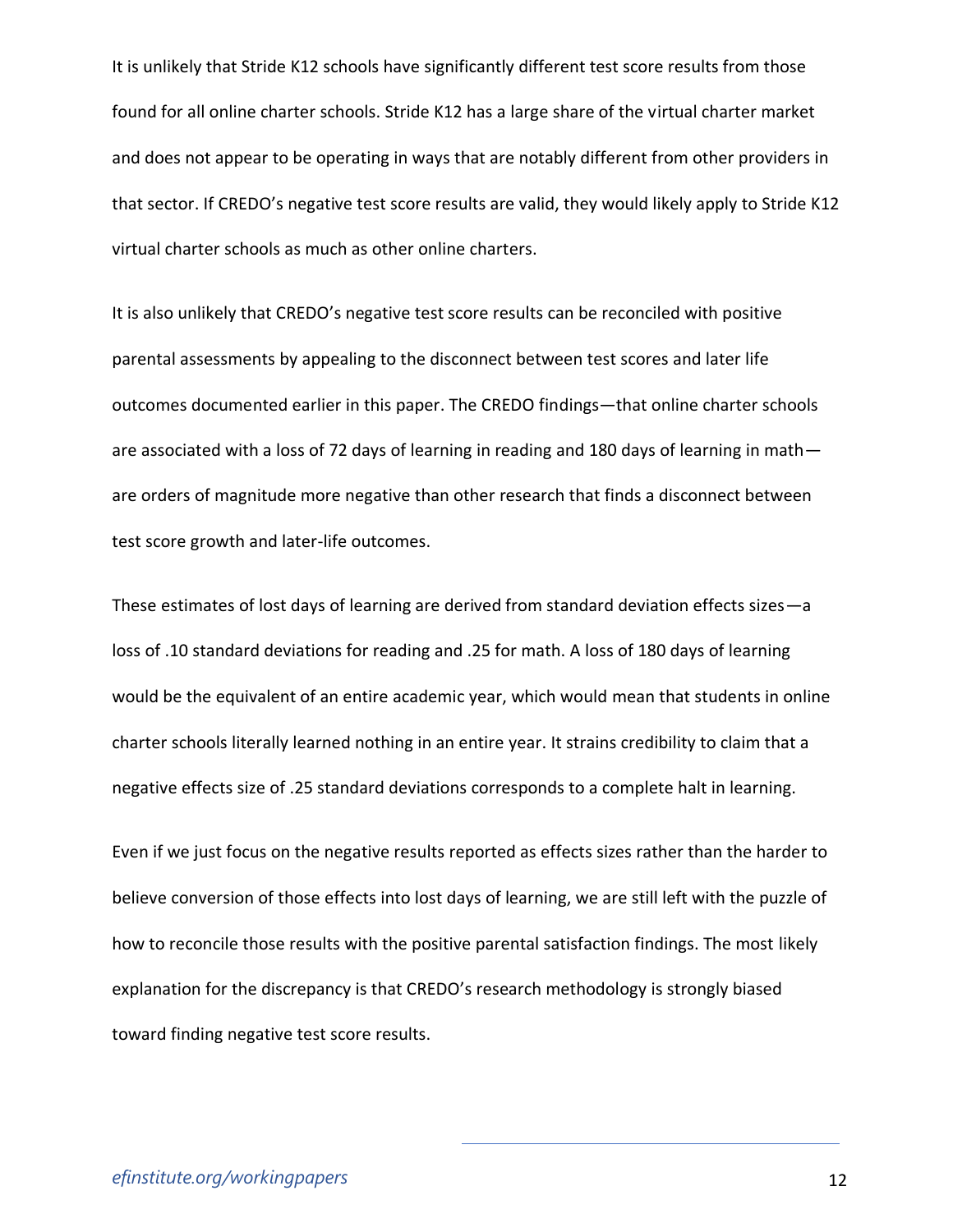CREDO describes their research design by giving the false impression that it is the equivalent of a randomized experiment. The authors suggest they compare virtual charter students with "[virtual twins](http://credo.stanford.edu/pdfs/Closure_FINAL_Executive_Summary.pdf)." But CREDO's methodology does not compare twins, virtual or otherwise.<sup>ii</sup>

All CREDO is doing is comparing two groups of students who are similar on a limited set of observable characteristics — race, age, gender, and prior achievement scores. "Matching" students on these observable characteristics is just as prone to selection bias as any other observational study that controls for a handful of observed characteristics. Students who choose to attend virtual charter schools are likely to differ from those who remain in traditional public schools in ways that are not captured by their race, age, gender, and prior test score. A virtual student's desire to switch to a dramatically different kind of school may well be associated with developments in their life that might affect the future trajectory of their test scores. In prior research, we provide [evidence](https://scholarworks.uark.edu/edrepub/133/) that suggests virtual charter school students are likely to have usually negative experiences in their previous school.

CREDO overstates the strength of their methodology by referring to their approach as one that compares "virtual twins." [They say](https://credo.stanford.edu/wp-content/uploads/2021/08/closure_final_executive_summary.pdf): "a 'virtual twin' was constructed for each ...student by drawing on the available records of students with identical traits and identical or very similar baseline test scores" ( p. 3). This description gives the false impression that they are comparing "identical" students in different sectors. In truth, they are only comparing students who are similar on a handful of observed characteristics. Two children might both be white, and female, and have similar test scores in the previous year, but that does not make them "twins," nor would it be reasonable to describe them as having "identical traits."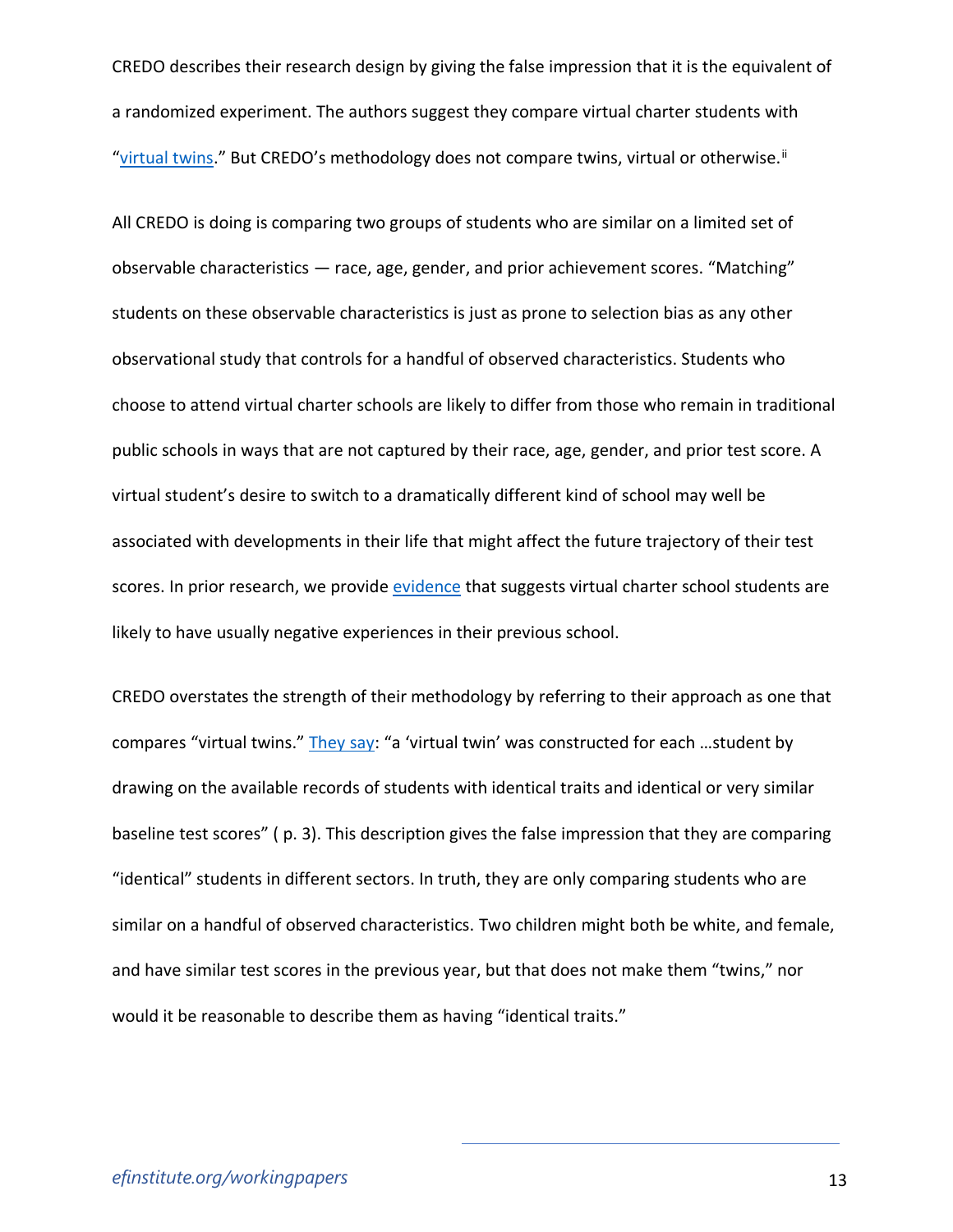CREDO's analysis falls well short of the random assignment studies, which are the gold-standard in social scientific research. Studies with true experimental design are not subject to selection bias because only chance determines whether students are "treated" (with virtual schooling, in this case) or in the control group (traditional public schooling, in this case). On average, students compared in randomized control trials (RCTs) are truly identical on all observed and unobserved characteristics. They really are virtual twins, unlike the comparisons made by CREDO.

Those who defend the CREDO approach might argue that the CREDO methodology produced results that are similar to experimental studies in a few locations—and thus, selection bias is therefore not an issue. This is a faulty conclusion. Finding that CREDO's observational method sometimes produces similar results to RCTs only proves that selection did not bias the results *in those cases*. In other cases, especially with respect to virtual charters, certain schools may attract students who are very different in their future achievement trajectory. In these cases, RCTs would produce very different results from an observational study. Without random assignment, evaluations of online charters are clearly susceptible to this type of selection bias, and the CREDO results are likely strongly and negatively biased.

The way CREDO's negative test score findings and the positive parental satisfaction results reported in this paper can be reconciled is by understanding that CREDO is significantly overstating its negative test score results. A more rigorous randomized experiment of the effect of virtual charter schools on test scores might produce null or even positive results. Those findings would be consistent with the parental satisfaction outcomes reported here.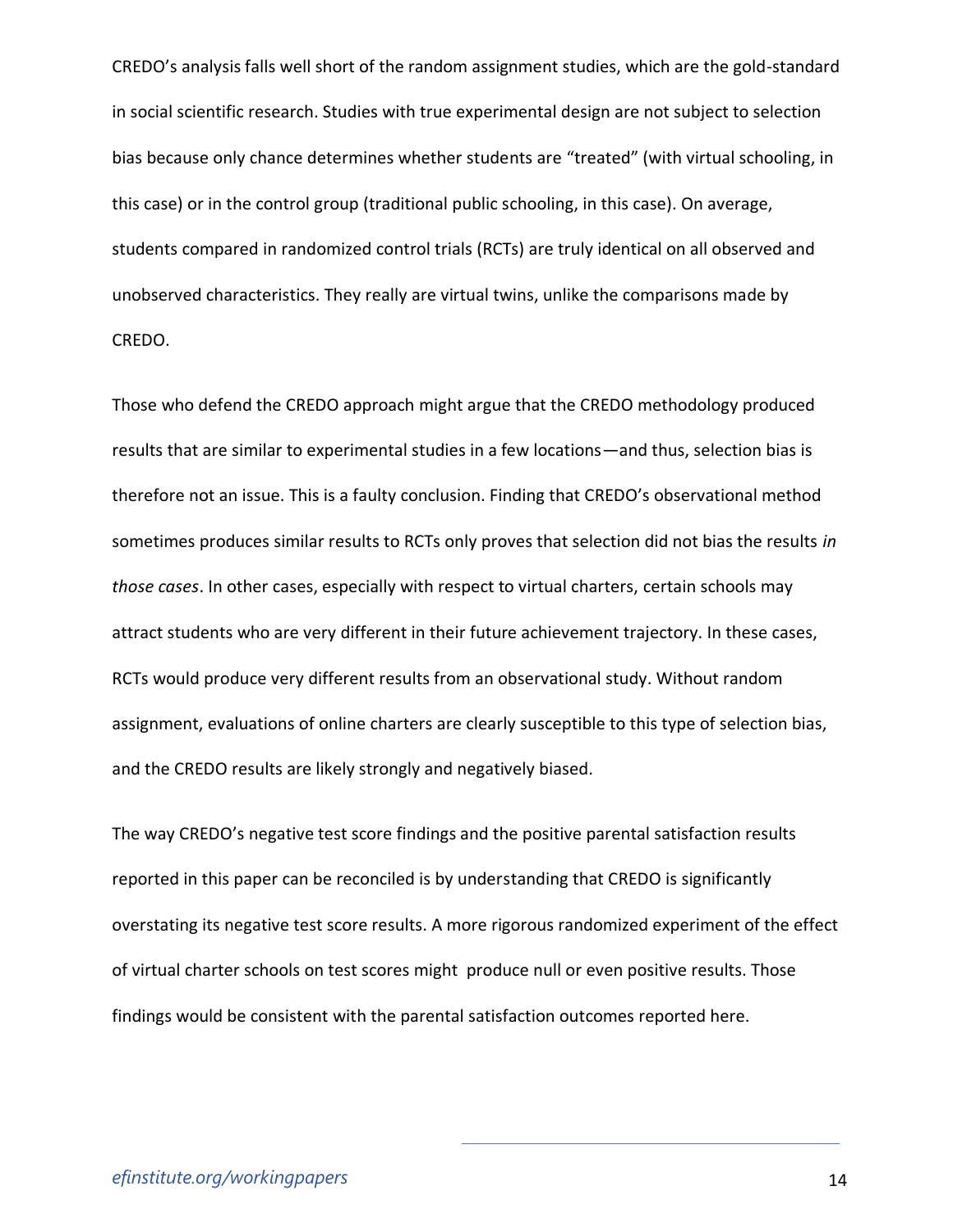#### *How Do Stride K12 Parental Satisfaction Results*

#### *Compare to Those of Other Choice Schools?*

The positive parental satisfaction outcomes should come as little surprise. After all, if parents are not satisfied, they are likely to withdraw from the school in search of something more suited to the needs of their child. Given that school choice options are constrained and that there are costs associated with switching, however, positive satisfaction results are not guaranteed. As flight attendants like to remind us, we have choices when it comes to airlines, but many people also report dissatisfaction with their travel experiences.

Unlike the case of airlines, school choice produces high rates of parental satisfaction across many programs using a variety of research designs. In a systematic review of studies examining parental satisfaction results of private school choice programs, [Evan Rhinesmith](https://books.google.com/books?id=5HjpDwAAQBAJ&pg=PT94&lpg=PT94&dq=A+review+of+the+research+on+parent+satisfaction+in+private+school+choice+programs&source=bl&ots=2FwatfzOXS&sig=ACfU3U0BVWbPOxyWRmMg79S8eB2Kw8lruA&hl=en&sa=X&ved=2ahUKEwjjp-nYp8n3AhUPg2oFHRHwCrgQ6AF6BAgfEAM#v=onepage&q=A%20review%20of%20the%20research%20on%20parent%20satisfaction%20in%20private%20school%20choice%20programs&f=false) finds [consistently positive and large benefits,](https://www.tandfonline.com/doi/abs/10.1080/15582159.2017.1395639?journalCode=wjsc20) including several that use randomized experiments to identify causal effects.

Corey DeAngelis [examined](https://www.edworkingpapers.com/sites/default/files/ai19-147.pdf) a nationally representative sample of parents and students and found significantly higher levels of satisfaction among both private and charter schools relative to traditional public schools. Families that choose private schools reported even greater satisfaction with their choice than those who choose charter schools.

Positive parental satisfaction results for Stride K12 virtual charter schools are consistent with a broader pattern of parental satisfaction for choice schools. Rather than being seen as an inferior option with sub-par test outcomes, as the CREDO findings have led some people to believe, virtual charter schools should be seen as another type of choice with similarly positive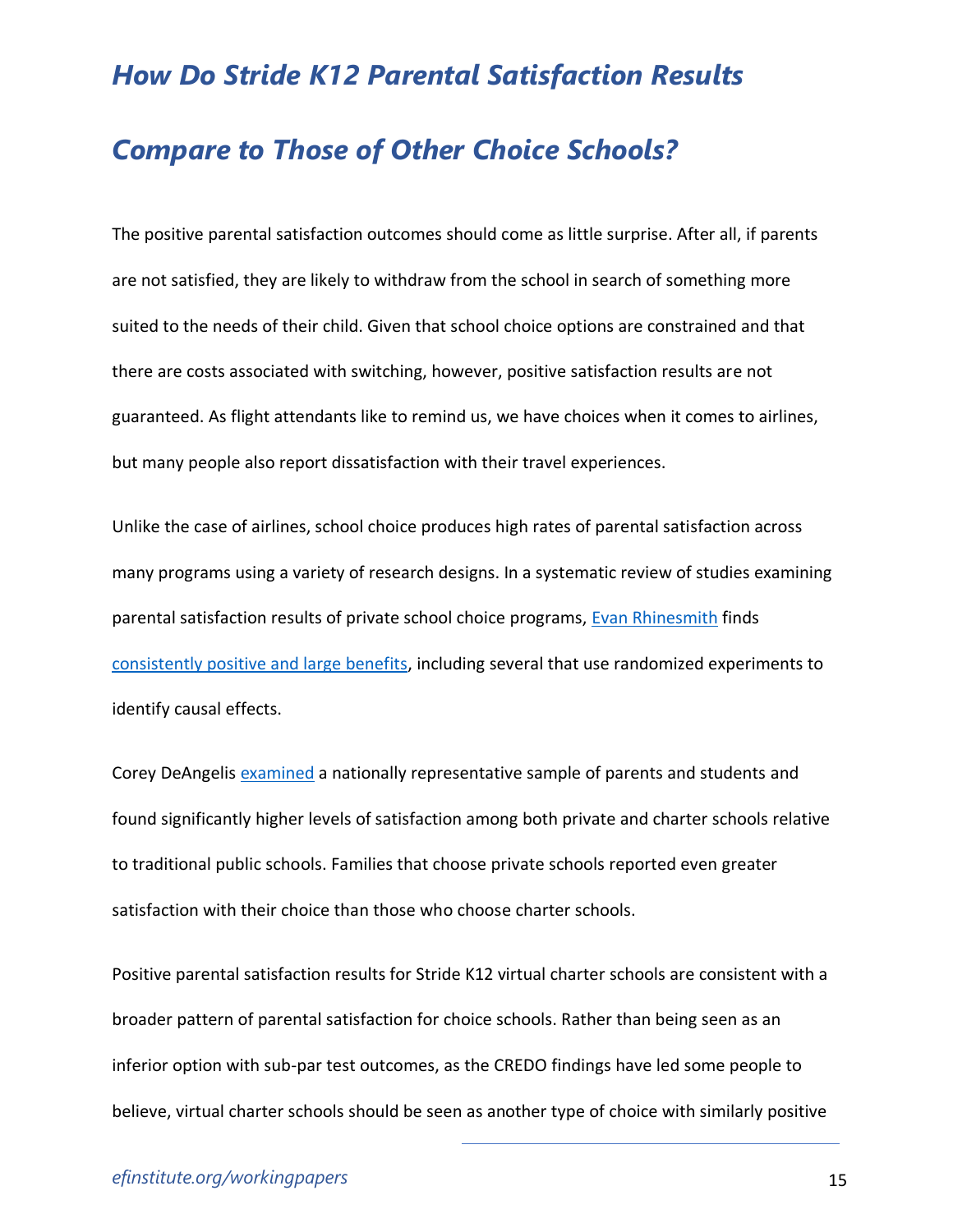results. Online education may not be the right choice for all students—especially when it is offered by brick and mortar schools that have no experience with remote education, as the pandemic has [revealed.](https://www.nber.org/papers/w30010) But when delivered by schools designed as virtual schools and for the kids who need it, parental satisfaction results show that it can be a very effective type of education.

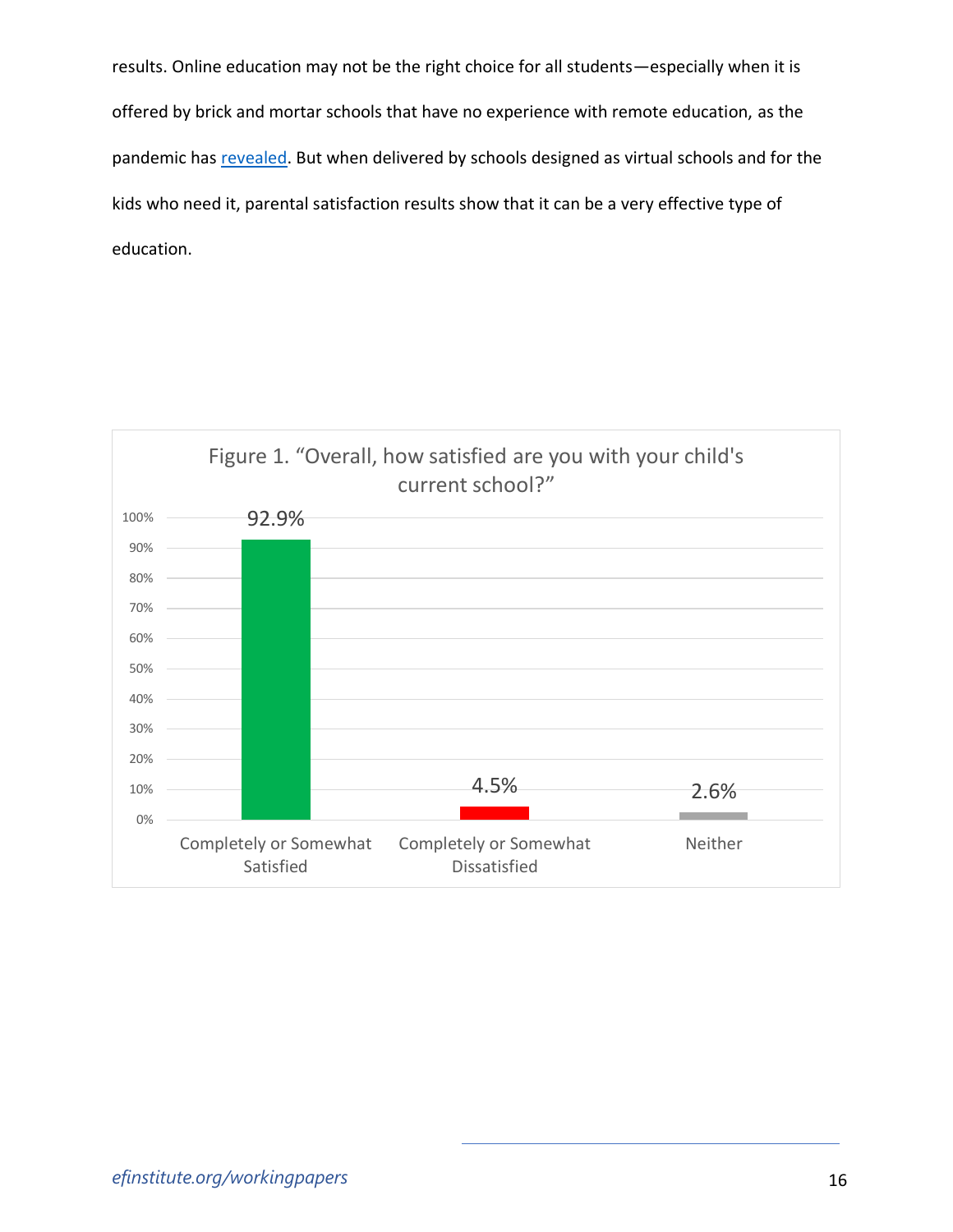

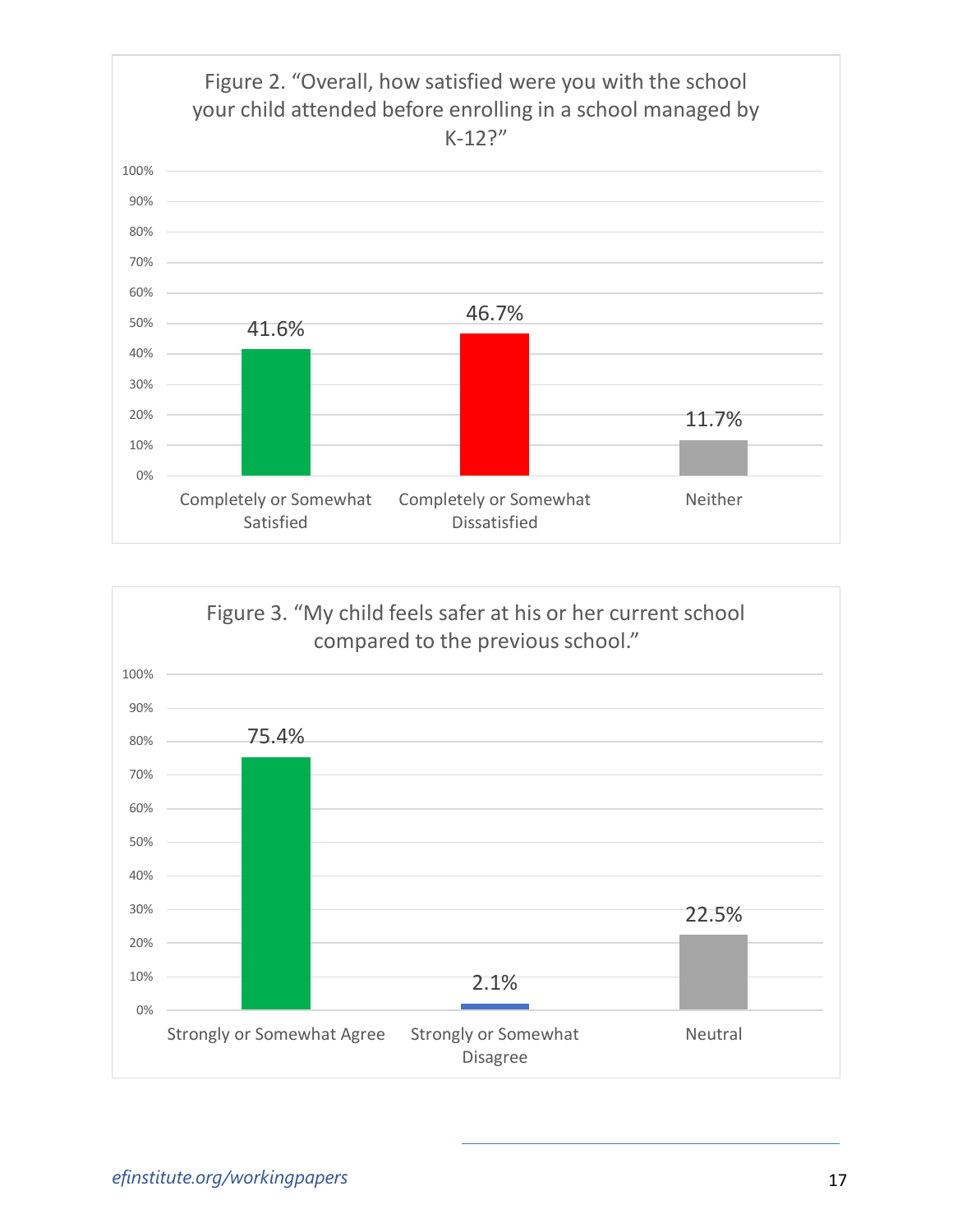

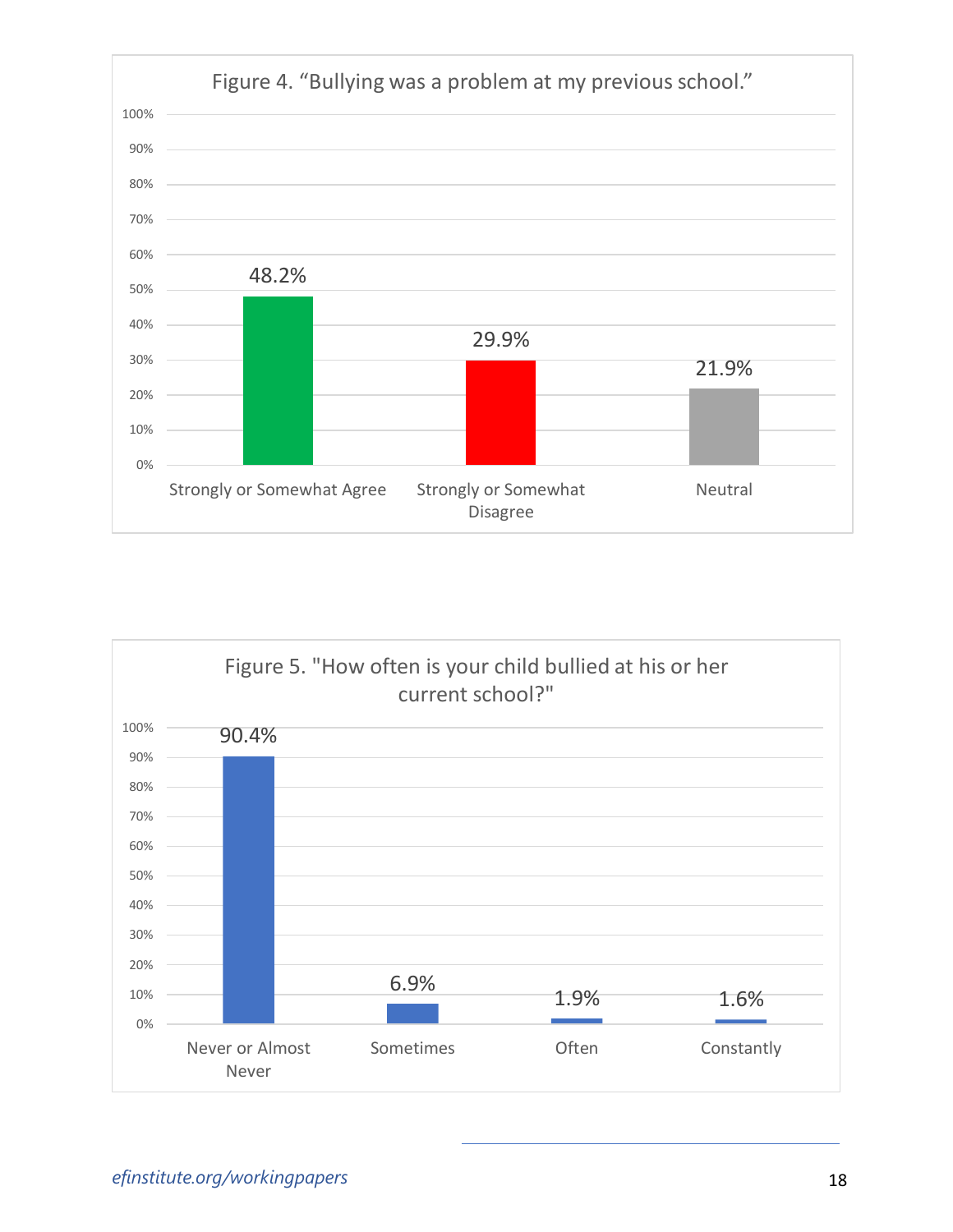

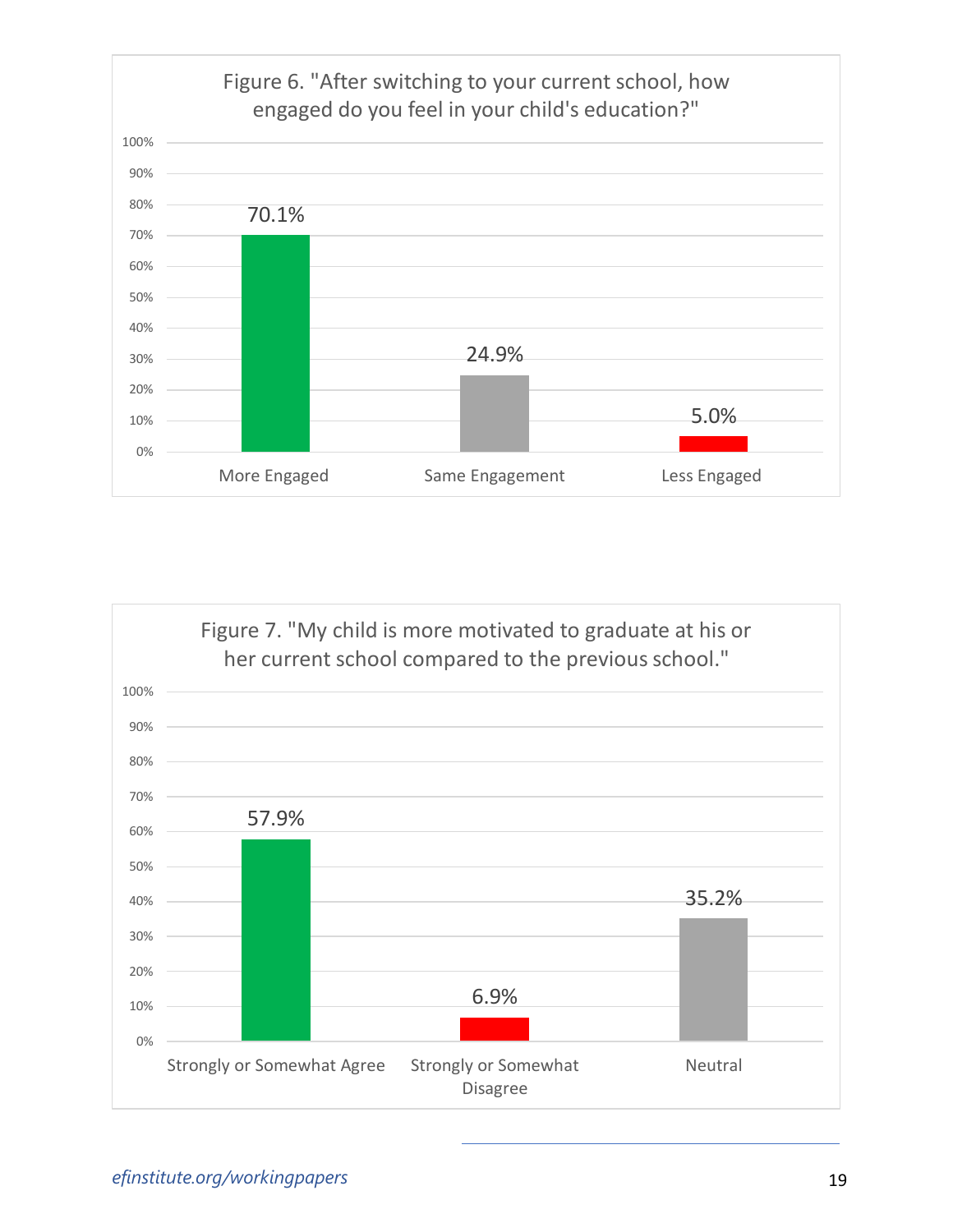

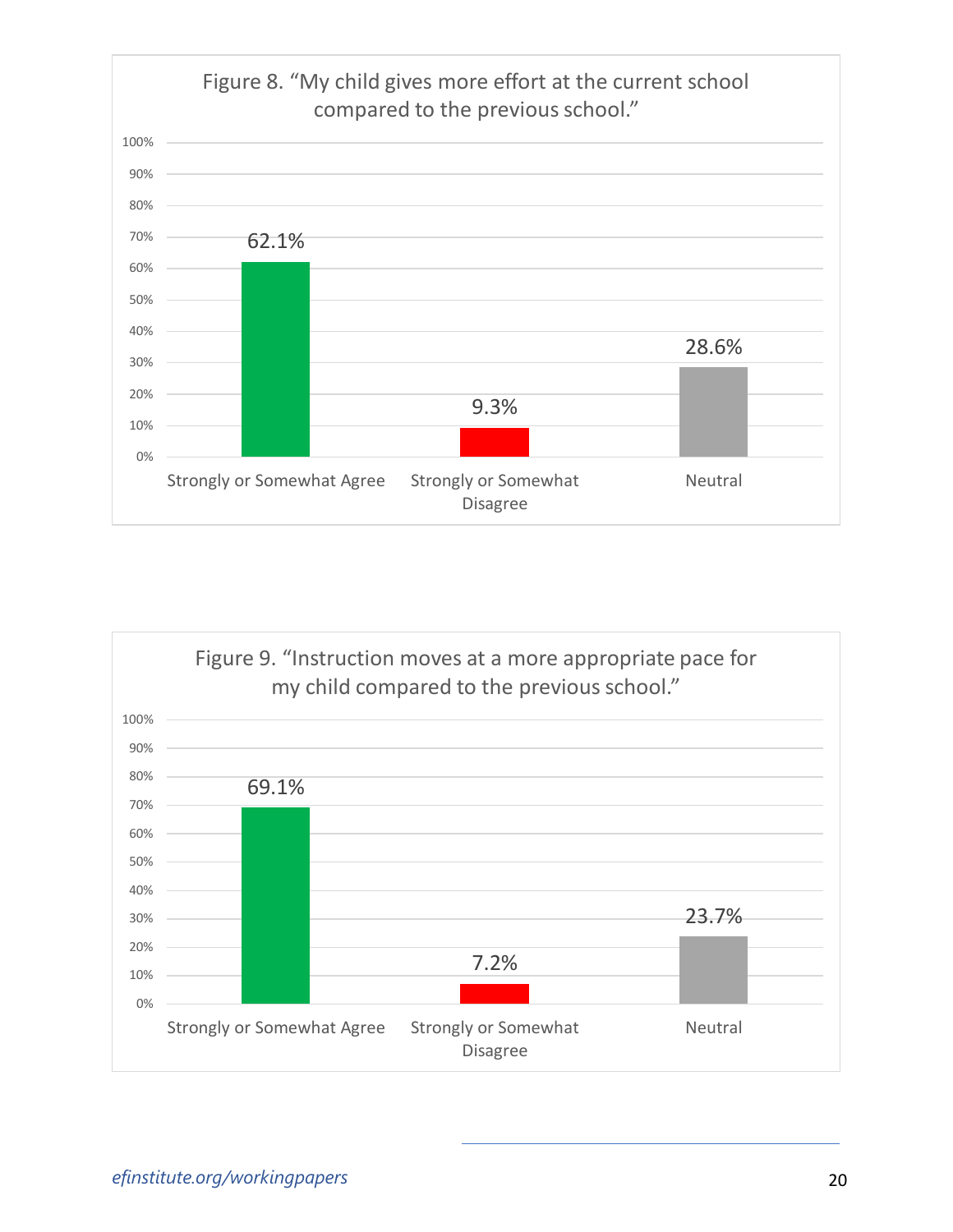

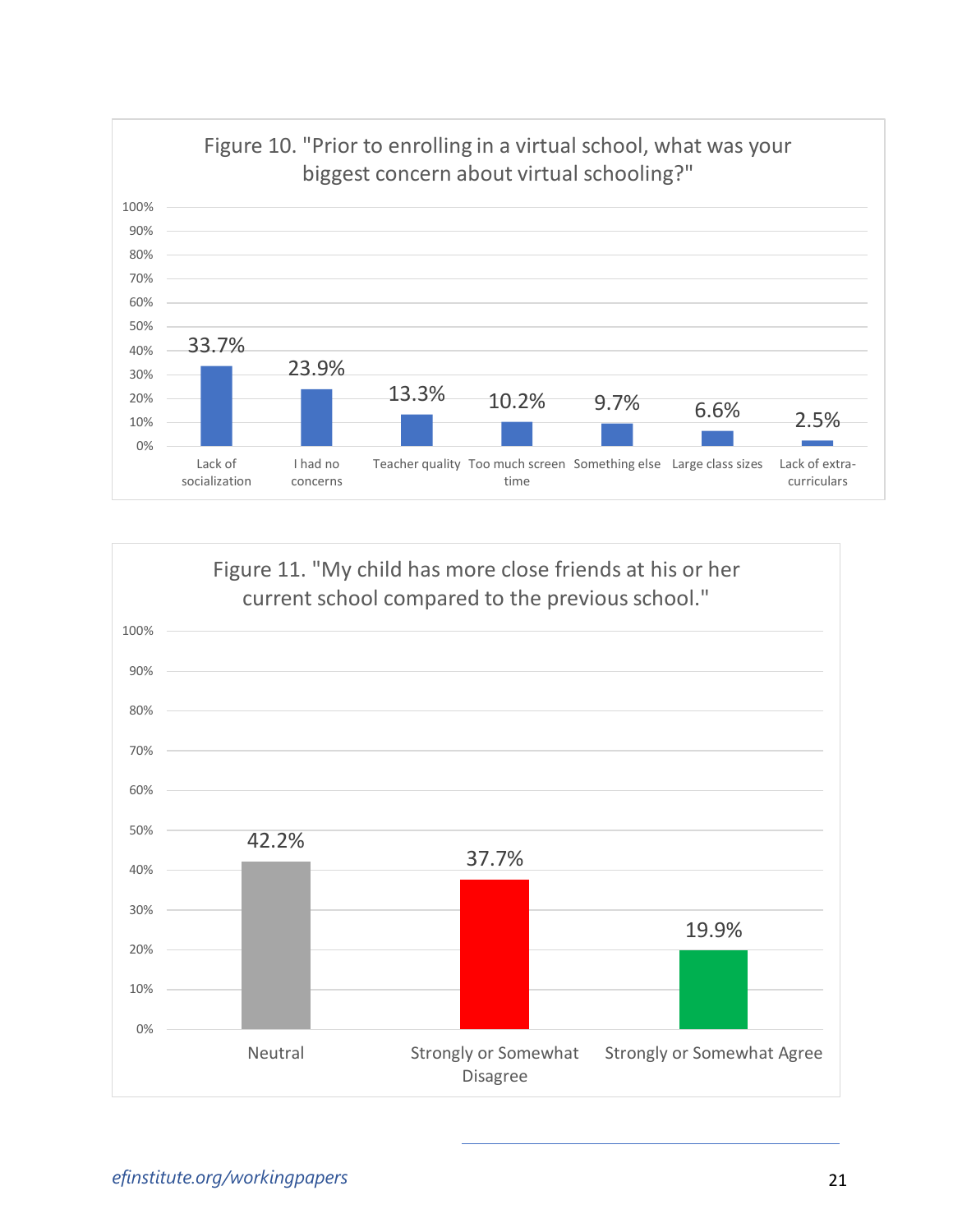

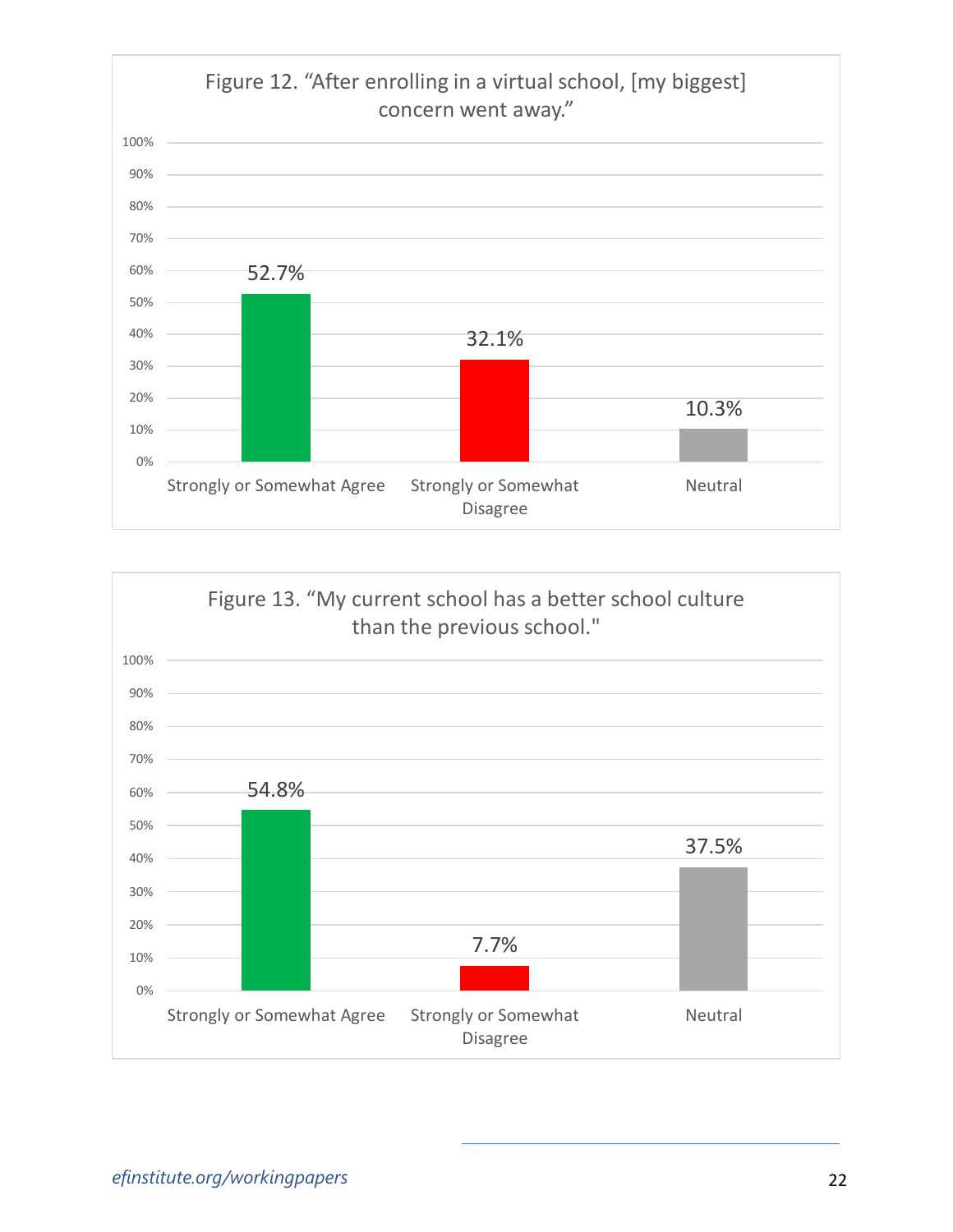